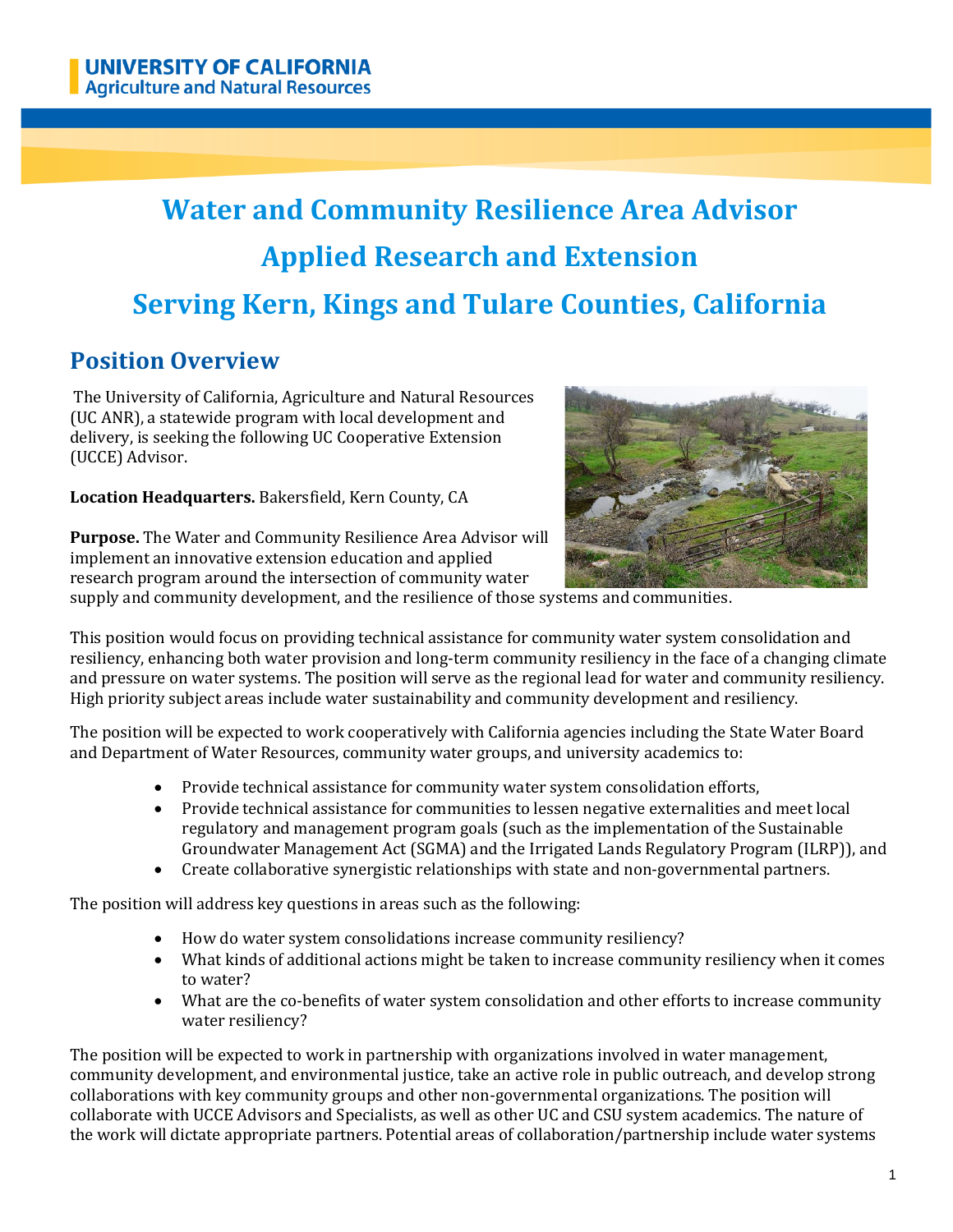engineering, water quality testing and analysis, government relations, community development, economic cost/benefit analysis and public relations and facilitation.

This is an exciting opportunity to develop and deliver relevant program content to have meaningful impacts in local communities and throughout California.

**Counties of Responsibility.** This position will be headquartered in Kern County and also serve Kings and Tulare Counties.

**Reporting Relationship**: The CE Advisor serves under the administrative guidance of the University of California Cooperative Extension (UCCE) County Director for Kern County with input from the other UCCE County Directors in the coverage area.

# **Qualifications and Skills Required**

### **Required Qualifications**

**Education:** A minimum of a Master's degree in water science, community development, or related field is required at the time of appointment.

## **Additional Requirements**

- Valid driver license
- Solid understanding of the intersection of water systems and community resilience in both urban and rural communities
- Expectation to be available to work onsite on any day.

#### **Desired Experience**

- Experience in rural communities and agriculture/natural resource-based economies
- Passion and desire to pursue a career in Cooperative Extension and community development
- Experience in building partnerships and with multidisciplinary teams
- Demonstrated ability to effectively plan programs, manage teams, and implement an applied research and outreach program, including setting measurable goals and objectives

#### **Skills Required**

To be successful, the CE Advisor requires skills in the following area:

#### **Technical Competence and Impact**

The candidate should have a deep understanding of water systems and community development and resilience and be able to design and implement a program that leads to positive changes and impact within the community and beyond. There is an expectation that advisors evolve and grow across their career and respond to changes in the industry and by clientele.

## **Communication**

Demonstrated excellence in written, oral, and interpersonal and information technology communication skills. Public speaking to stakeholders is a routine part of this position.

Demonstrated ability to share complex information in a manner tailored to the audience.

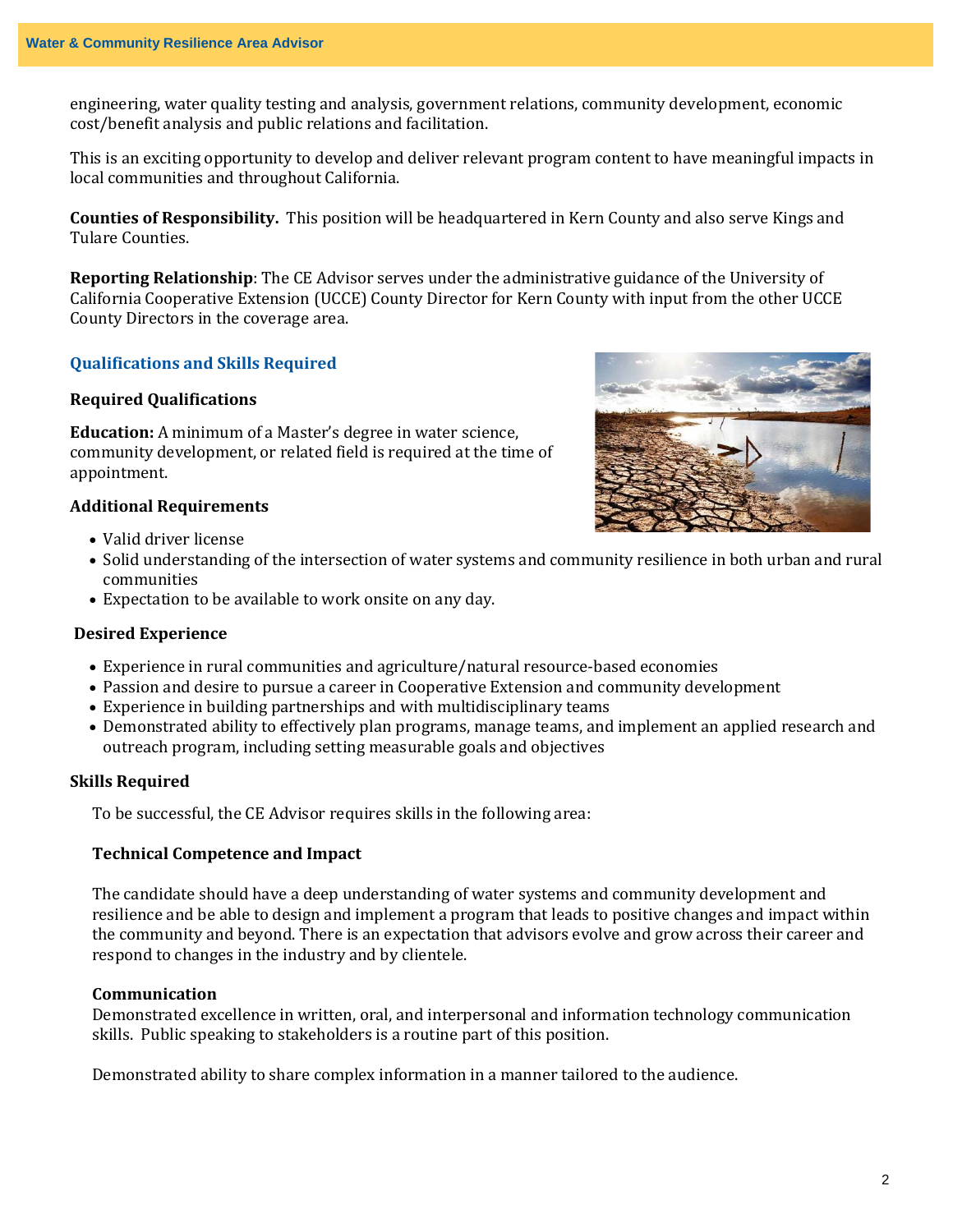# **Collaboration, Teamwork and Flexibility**

Demonstrated ability to work collaboratively as a team member with industry and other stakeholders. Able to adapt as circumstances warranted.

Aware and willing to actively promote diversity, equity, and inclusion.

#### **Lifelong Learning**

Demonstrated commitment to ongoing self-improvement - both professionally and as a person. Ability to shift program focus as times and organizational needs change.

**Learn more about Skills and Areas of Programmatic Review** (including Professional Competence, University and Public Service and Affirmative Action and DEI) at: <https://ucanr.edu/sites/anrstaff/files/319460.pdf>

#### **About UC ANR**

The University of California, Division of Agriculture and Natural Resources (UC ANR) consists of a network of scientists and educators working in partnership across California. We are committed to developing and supporting practical, science-based solutions that contribute to healthy food systems, healthy environments, healthy communities, and healthy Californians. UC ANR administers UC Cooperative Extension (UCCE), which is responsible for program development and delivery in the counties throughout the state of California.

# **Learn more about**

- UC ANR a[t https://UCANR.edu](https://ucanr.edu/)
- UC ANR in counties: [https://ucanr.edu/sites/ucanr/County\\_Offices/](https://ucanr.edu/sites/ucanr/County_Offices/)
- Our Strategic Initiative[s http://ucanr.edu/sites/StrategicInitiatives/](http://ucanr.edu/sites/StrategicInitiatives/)
- Our Public Value statements at [https://ucanr.edu/sites/anrstaff/2016-](https://ucanr.edu/sites/anrstaff/2016-2020_Strategic_Plan/Goal_5__Prioritize_programs_and_services/Public_values_statement/) 2020 Strategic Plan/Goal 5 Prioritize programs and services/Public values statement/
- DEI: Further to the above, academics are expected to share and exhibit UC ANR's commitment to Diversity, Equity and Inclusion [https://ucanr.edu/sites/Professional\\_Development/Office\\_-](https://ucanr.edu/sites/Professional_Development/Office_-_Team_Management/Diversity_Equity_Inclusion_Belonging/) [\\_Team\\_Management/Diversity\\_Equity\\_Inclusion\\_Belonging/](https://ucanr.edu/sites/Professional_Development/Office_-_Team_Management/Diversity_Equity_Inclusion_Belonging/)
- Affirmative action: Further to the above, Advisors are expected to share and exhibit UC ANR's commitment to affirmative action. Learn more of UC ANR Affirmative Action policy: [http://ucanr.edu/sites/anrstaff/Diversity/Affirmative\\_Action/](http://ucanr.edu/sites/anrstaff/Diversity/Affirmative_Action/)

#### **Salary & Benefits**

**Salary**: The beginning salary will be in the Cooperative Extension Assistant Advisor Rank and commensurate with applicable experience and professional qualifications. For information regarding Cooperative Extension Advisor salary scales, please refer to the University of California website: [https://ucanr.edu/sites/anrstaff/files/358478.pdf.](https://ucanr.edu/sites/anrstaff/files/358478.pdf) If the successful candidate is currently a UCCE Advisor, the candidate will be offered the position without change to the candidate's current rank, step, salary and/or appointment terms; and if applicable, is eligible to retain indefinite status.

This position is eligible for indefinite status following three successful reviews and subject to terms noted in UC ANR Policy and Procedure Manual, Section 315 <https://ucanr.edu/sites/anrstaff/files/118501.pdf>